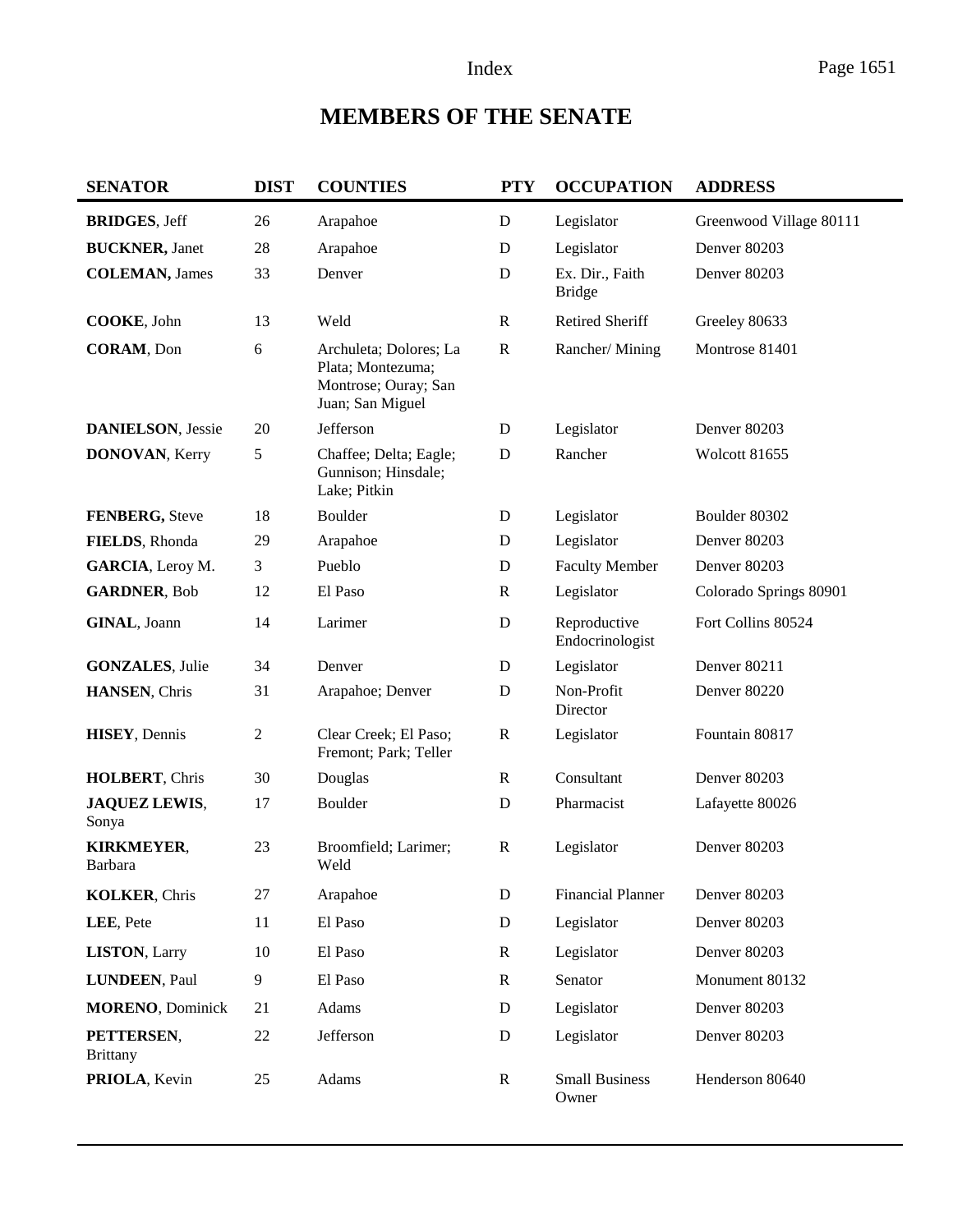Page 1652 Index

| <b>SENATOR</b>           | <b>DIST</b>    | <b>COUNTIES</b>                                                                                                                                               | <b>PTY</b>   | <b>OCCUPATION</b>                        | <b>ADDRESS</b> |
|--------------------------|----------------|---------------------------------------------------------------------------------------------------------------------------------------------------------------|--------------|------------------------------------------|----------------|
| RANKIN, Bob              | 8              | Garfield; Grand; Jackson;<br>Moffat; Rio Blanco;<br>Routt; Summit                                                                                             | R            | Legislator                               | Denver 80203   |
| <b>RODRIGUEZ, Robert</b> | 32             | Denver                                                                                                                                                        | D            | Legislator                               | Denver 80203   |
| <b>SCOTT, Ray</b>        | 7              | Mesa                                                                                                                                                          | R            | <b>Business Owner</b>                    | Denver 80203   |
| <b>SIMPSON, Cleave</b>   | 35             | Alamosa; Baca; Bent;<br>Conejos; Costilla;<br>Crowley; Custer;<br>Huerfano; Kiowa; Las<br>Animas; Mineral; Otero;<br>Prowers; Pueblo; Rio<br>Grande; Saguache | $\mathbb{R}$ | Farmer/Rancher                           | Alamosa 81101  |
| <b>SMALLWOOD, Jim</b>    | $\overline{4}$ | Douglas                                                                                                                                                       | $\mathbb{R}$ | Insurance/Small<br><b>Business Owner</b> | Parker 80138   |
| <b>SONNENBERG, Jerry</b> | $\mathbf{1}$   | Cheyenne; Elbert; Kit<br>Carson; Lincoln; Logan;<br>Morgan; Phillips;<br>Sedgwick; Washington;<br>Weld; Yuma                                                  | $\mathbf R$  | Farmer/Rancher                           | Sterling 80751 |
| <b>STORY, Tammy</b>      | 16             | Boulder; Denver; Gilpin;<br>Jefferson                                                                                                                         | D            | Legislator                               | Denver 80203   |
| <b>WINTER, Faith</b>     | 24             | Adams                                                                                                                                                         | D            | Legislator                               | Denver 80203   |
| <b>WOODWARD, Rob</b>     | 15             | Larimer                                                                                                                                                       | $\mathbf R$  | Legislator                               | Denver 80203   |
| <b>ZENZINGER, Rachel</b> | 19             | Jefferson                                                                                                                                                     | D            | Education                                | Arvada 80003   |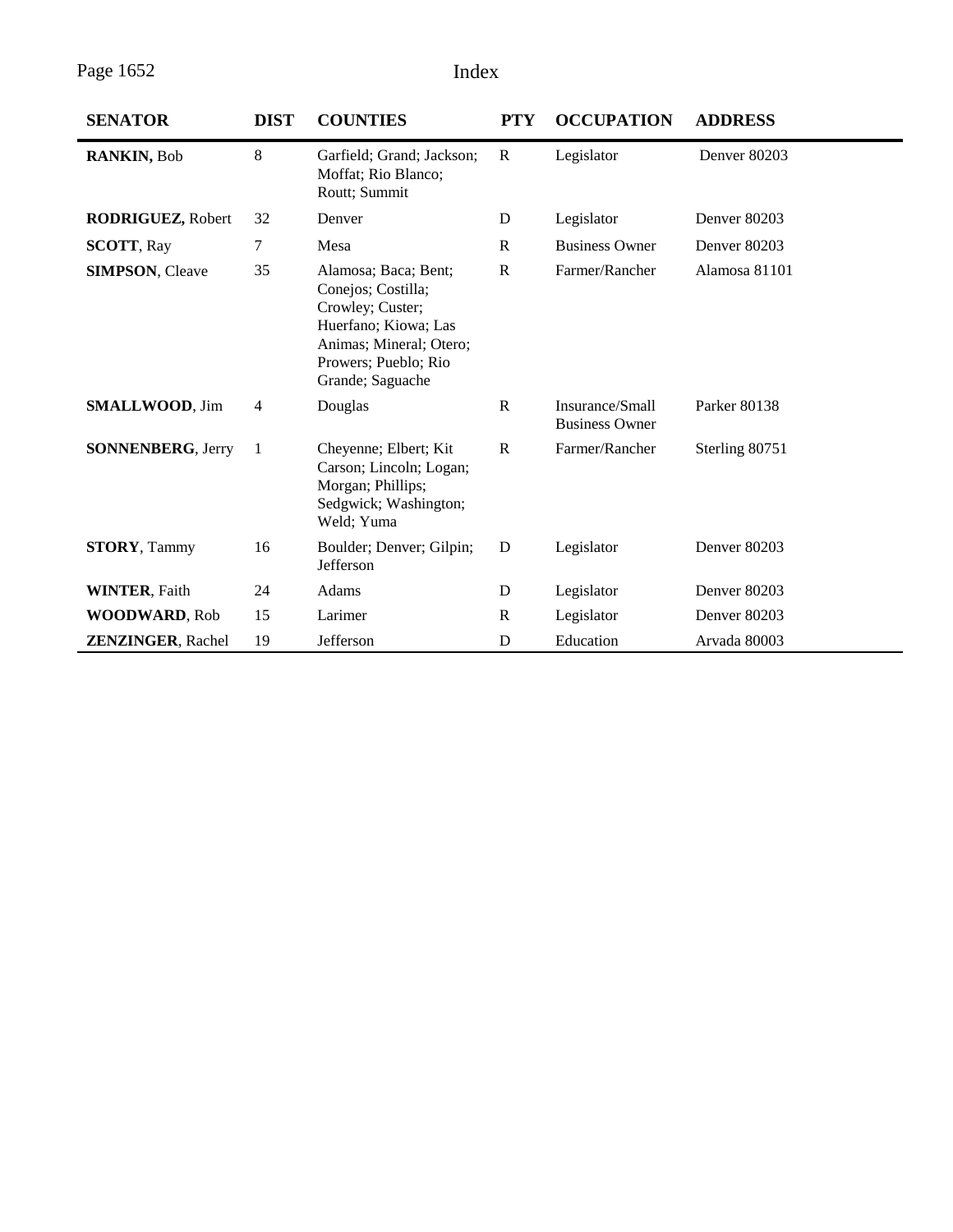#### **MEMBERSHIP OF THE HOUSE OF REPRESENTATIVES AND COMMITTEE MEMBERSHIP Seventy-Third General Assembly - First Regular Session**

| Representative                                                                                                 |   | <b>Dist Counties</b>                                     |   | Pty Occupation                         | <b>Address</b>                                                               |
|----------------------------------------------------------------------------------------------------------------|---|----------------------------------------------------------|---|----------------------------------------|------------------------------------------------------------------------------|
| <b>AMABILE,</b><br>Judy                                                                                        |   | 13 Boulder,<br>Clear Creek,<br>Gilpin, Grand,<br>Jackson | D |                                        | Boulder                                                                      |
| Member: Business Affairs & Labor; State, Civic, Military, & Veterans Affairs                                   |   |                                                          |   |                                        |                                                                              |
| $*$ ARNDT,<br>Jeni James                                                                                       |   | 53 Larimer                                               |   | D Legislator                           | <b>Fort Collins</b>                                                          |
| Member: Agriculture, Livestock, & Water; Business Affairs & Labor                                              |   |                                                          |   |                                        |                                                                              |
| <b>BACON.</b><br>Jennifer                                                                                      | 7 | Denver                                                   | D |                                        | Denver                                                                       |
| Member: Judiciary; State, Civic, Military, & Veterans Affairs                                                  |   |                                                          |   |                                        |                                                                              |
| <b>BAISLEY,</b><br>Mark                                                                                        |   | 39 Douglas,<br>Teller                                    |   | R Engineer                             | Littleton                                                                    |
| Member: Appropriations; Education; Health & Insurance; Joint Technology                                        |   |                                                          |   |                                        |                                                                              |
| <b>BENAVIDEZ,</b><br>Adrienne                                                                                  |   | 32 Adams                                                 |   | D Attorney                             | Denver                                                                       |
| <b>Speaker Pro Tempore</b><br>Member: Finance; Judiciary                                                       |   |                                                          |   |                                        |                                                                              |
| <b>BERNETT,</b><br>Tracey                                                                                      |   | 12 Boulder                                               |   | D Retired                              | Longmont                                                                     |
| Member: Energy & Environment; State, Civic, Military, & Veterans Affairs; Joint<br><b>Technology Committee</b> |   |                                                          |   |                                        |                                                                              |
| BIRD,<br>Shannon                                                                                               |   | 35 Adams                                                 |   | D Attorney                             | Westminster                                                                  |
| Chair: Finance<br>Member: Business Affairs & Labor; House Services                                             |   |                                                          |   |                                        |                                                                              |
| <b>BOCKENFELD,</b><br>Rod                                                                                      |   | 56 Adams,<br>Arapahoe                                    | R |                                        | Watkins                                                                      |
| Member: Judiciary; State, Civic, Military, & Veterans Affairs; Legislative Audit                               |   |                                                          |   |                                        |                                                                              |
| *BOESENECKER, 53 Larimer<br>Andrew                                                                             |   |                                                          |   | D Director for<br><b>Annual Giving</b> | <b>Fort Collins</b>                                                          |
| Member: Agriculture, Livestock, & Water; Transportation & Local Government                                     |   |                                                          |   |                                        |                                                                              |
| <b>BRADFIELD,</b><br>Mary                                                                                      |   | 21 El Paso                                               |   |                                        | R Retired Teacher Colorado Springs                                           |
|                                                                                                                |   |                                                          |   |                                        | Member: Appropriations; Finance; Public & Behavioral Health & Human Services |
| CARAVEO,<br>Yadira                                                                                             |   | 31 Adams                                                 |   | D Pediatrician                         | Thornton                                                                     |
| Vice-Chair: Health & Insurance<br>Member: Education                                                            |   |                                                          |   |                                        |                                                                              |
| <b>CARVER,</b><br>Terri                                                                                        |   | 20 El Paso                                               |   | R Retired Air<br>Force; Attorney       | Colorado Springs                                                             |
| Member: Business Affairs & Labor; Judiciary                                                                    |   |                                                          |   |                                        |                                                                              |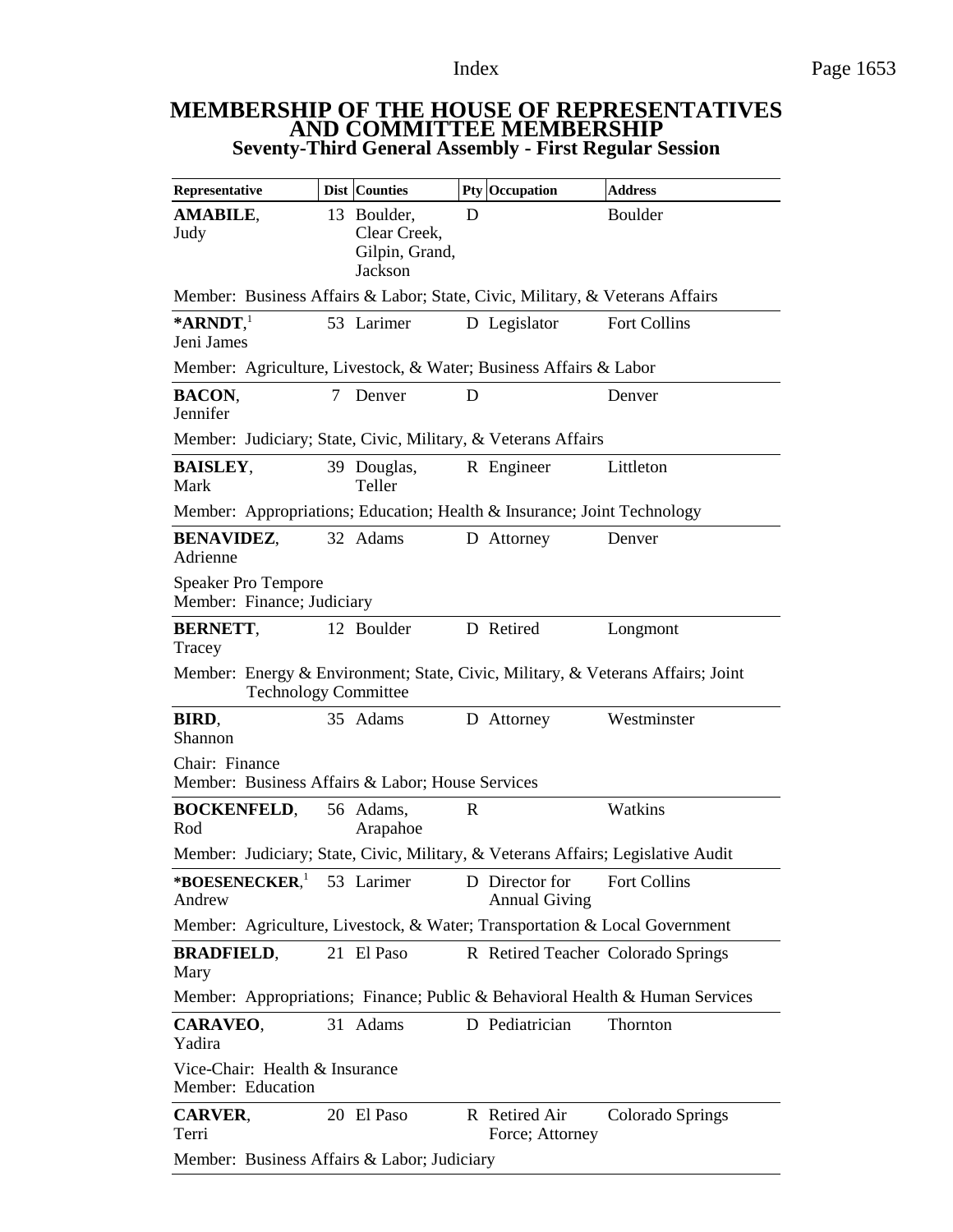| Representative                                                                                                                          |   | Dist Counties                                        |  | Pty Occupation                       | <b>Address</b>     |  |  |
|-----------------------------------------------------------------------------------------------------------------------------------------|---|------------------------------------------------------|--|--------------------------------------|--------------------|--|--|
| CATLIN,<br>Marc                                                                                                                         |   | 58 Dolores,<br>Montezuma,<br>Montrose,<br>San Miguel |  | R Legislator                         | Montrose           |  |  |
| Vice-Chair: Agriculture, Livestock, & Water<br>Member: Transportation & Local Government                                                |   |                                                      |  |                                      |                    |  |  |
| <b>CUTTER,</b><br>Lisa                                                                                                                  |   | 25 Jefferson                                         |  | D Public Relations Littleton         |                    |  |  |
| Majority Caucus Co-Chair<br>Member: Agriculture, Livestock, & Water; Public & Behavioral Health & Human<br>Services                     |   |                                                      |  |                                      |                    |  |  |
| DAUGHERTY,<br>Lindsey                                                                                                                   |   | 29 Jefferson                                         |  | D Attorney                           | Arvada             |  |  |
| Member: Appropriations; Finance; Judiciary                                                                                              |   |                                                      |  |                                      |                    |  |  |
| DURAN,<br>Monica                                                                                                                        |   | 24 Jefferson                                         |  | D Legislator                         | <b>Wheat Ridge</b> |  |  |
| Majority Co-Whip<br>Member: Appropriations, Business Affairs & Labor; State, Civic Military, & Veterans<br>Affairs; Legislative Council |   |                                                      |  |                                      |                    |  |  |
| ESGAR,<br>Daneya                                                                                                                        |   | 46 Pueblo                                            |  | D Legislator                         | Pueblo             |  |  |
| Majority Leader<br>Member: Executive Committee Legislative Council; Legislative Council                                                 |   |                                                      |  |                                      |                    |  |  |
| EXUM,<br>Tony, Sr.                                                                                                                      |   | 17 El Paso                                           |  | D Retired<br>Firefighter             | Colorado Springs   |  |  |
| Chair: Transportation & Local Government<br>Member: Education                                                                           |   |                                                      |  |                                      |                    |  |  |
| <b>FROELICH,</b><br>Meg                                                                                                                 | 3 | Arapahoe                                             |  | D Filmmaker                          | Englewood          |  |  |
| Member: Energy & Environment; Transportation & Local Government                                                                         |   |                                                      |  |                                      |                    |  |  |
| <b>GARNETT, Alec</b>                                                                                                                    | 2 | Denver                                               |  | D Legislator                         | Denver             |  |  |
| Speaker<br>Member: Executive Committee Legislative Council; Legislative Council                                                         |   |                                                      |  |                                      |                    |  |  |
| <b>GEITNER,</b><br>Tim                                                                                                                  |   | 19 El Paso                                           |  | R Military<br><b>Reserve Officer</b> | Peyton             |  |  |
| <b>Assistant Minority Leader</b><br>Member: Education; Legislative Council                                                              |   |                                                      |  |                                      |                    |  |  |
| <b>GONZALES-</b><br><b>GUTIERREZ, Serena</b>                                                                                            | 4 | Denver                                               |  | D Program<br>Director                | Denver             |  |  |
| <b>Assistant Majority Leader</b><br>Member: Finance; Public & Behavioral Health & Human Services                                        |   |                                                      |  |                                      |                    |  |  |
| GRAY,<br>Matt                                                                                                                           |   | 33 Boulder,<br><b>Broomfield</b>                     |  | D Attorney                           | <b>Broomfield</b>  |  |  |
| Vice-Chair: Transportation & Local Government<br>Member: Finance                                                                        |   |                                                      |  |                                      |                    |  |  |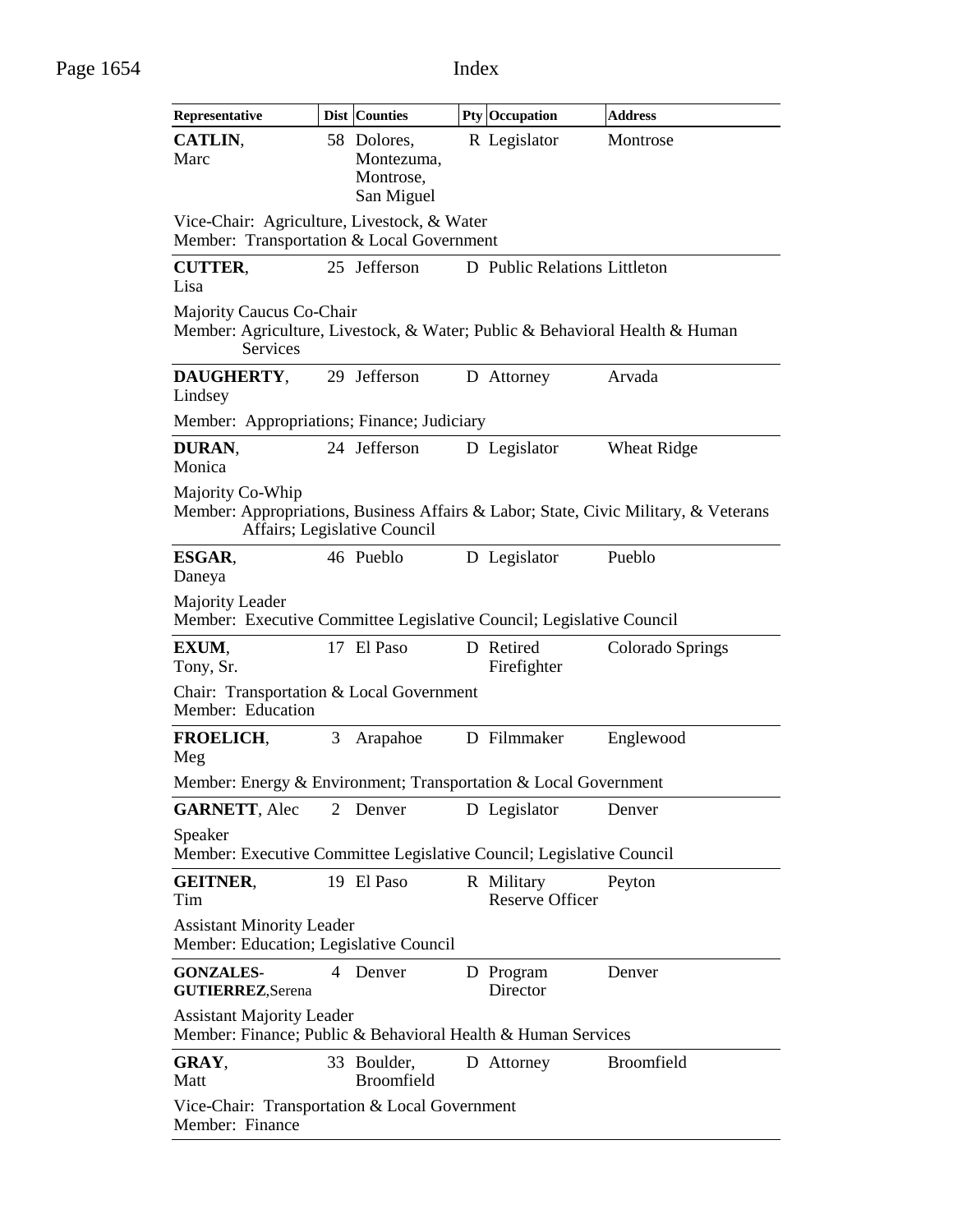| Representative                                                                                                        |   | <b>Dist Counties</b>                                                                                 |   | <b>Pty Occupation</b>                                       | <b>Address</b>                                                                    |  |  |
|-----------------------------------------------------------------------------------------------------------------------|---|------------------------------------------------------------------------------------------------------|---|-------------------------------------------------------------|-----------------------------------------------------------------------------------|--|--|
| HANKS,<br>Ron                                                                                                         |   | 60 Chaffee,<br>Custer,<br>Fremont, Park                                                              |   | R Retired Air<br>Force                                      | <b>Canon City</b>                                                                 |  |  |
| Member: Health & Insurance; State, Civic, Military, & Veterans Affairs                                                |   |                                                                                                      |   |                                                             |                                                                                   |  |  |
| HEROD,<br>Leslie                                                                                                      | 8 | Denver                                                                                               |   | D Small Business Denver<br>Owner                            |                                                                                   |  |  |
| Chair: Appropriations<br>Member: Joint Budget Committee, Legal Services                                               |   |                                                                                                      |   |                                                             |                                                                                   |  |  |
| HOLTORF,<br>Richard                                                                                                   |   | 64 Baca, Bent,<br>Crowley,<br>Elbert,<br>Kiowa,<br>Las Animas,<br>Lincoln,<br>Prowers.<br>Washington |   | R Rancher                                                   | Akron                                                                             |  |  |
| Member: Agriculture, Livestock, & Water; Public & Behavioral Health & Human<br>Services                               |   |                                                                                                      |   |                                                             |                                                                                   |  |  |
| HOOTON,<br>Edie                                                                                                       |   | 10 Boulder                                                                                           |   | D Small Business Boulder<br>Owner                           |                                                                                   |  |  |
| Chair: Capital Development Committee<br>Vice-Chair: Energy & Environment<br>Member: Transportation & Local Government |   |                                                                                                      |   |                                                             |                                                                                   |  |  |
| <b>JACKSON,</b><br>Dominique                                                                                          |   | 42 Arapahoe                                                                                          |   | D Business<br>Consultant                                    | Aurora                                                                            |  |  |
| Member: Energy & Environment; Health & Insurance; Legislative Council                                                 |   |                                                                                                      |   |                                                             |                                                                                   |  |  |
| <b>JODEH,</b><br>Iman                                                                                                 |   | 41 Arapahoe                                                                                          |   | D Non-profit<br>Executive                                   | Aurora                                                                            |  |  |
| Member:                                                                                                               |   |                                                                                                      |   | Appropriations; Public & Behavioral Health & Human Services |                                                                                   |  |  |
| <b>KENNEDY,</b><br>Chris                                                                                              |   | 23 Jefferson                                                                                         | D |                                                             | Lakewood                                                                          |  |  |
| Chair: State, Civic, Military, & Veterans Affairs<br>Member: Health & Insurance; Legislative Council                  |   |                                                                                                      |   |                                                             |                                                                                   |  |  |
| KIPP,<br>Cathy                                                                                                        |   | 52 Larimer                                                                                           |   | D Legislator                                                | Fort Collins                                                                      |  |  |
| Member: Appropriations; Education; Finance                                                                            |   |                                                                                                      |   |                                                             |                                                                                   |  |  |
| LARSON,<br>Colin                                                                                                      |   | 22 Jefferson                                                                                         |   | R Small Business Littleton<br>Owner                         |                                                                                   |  |  |
|                                                                                                                       |   |                                                                                                      |   |                                                             | Member: Education; Public & Behavioral Health & Human Services; Legislative Audit |  |  |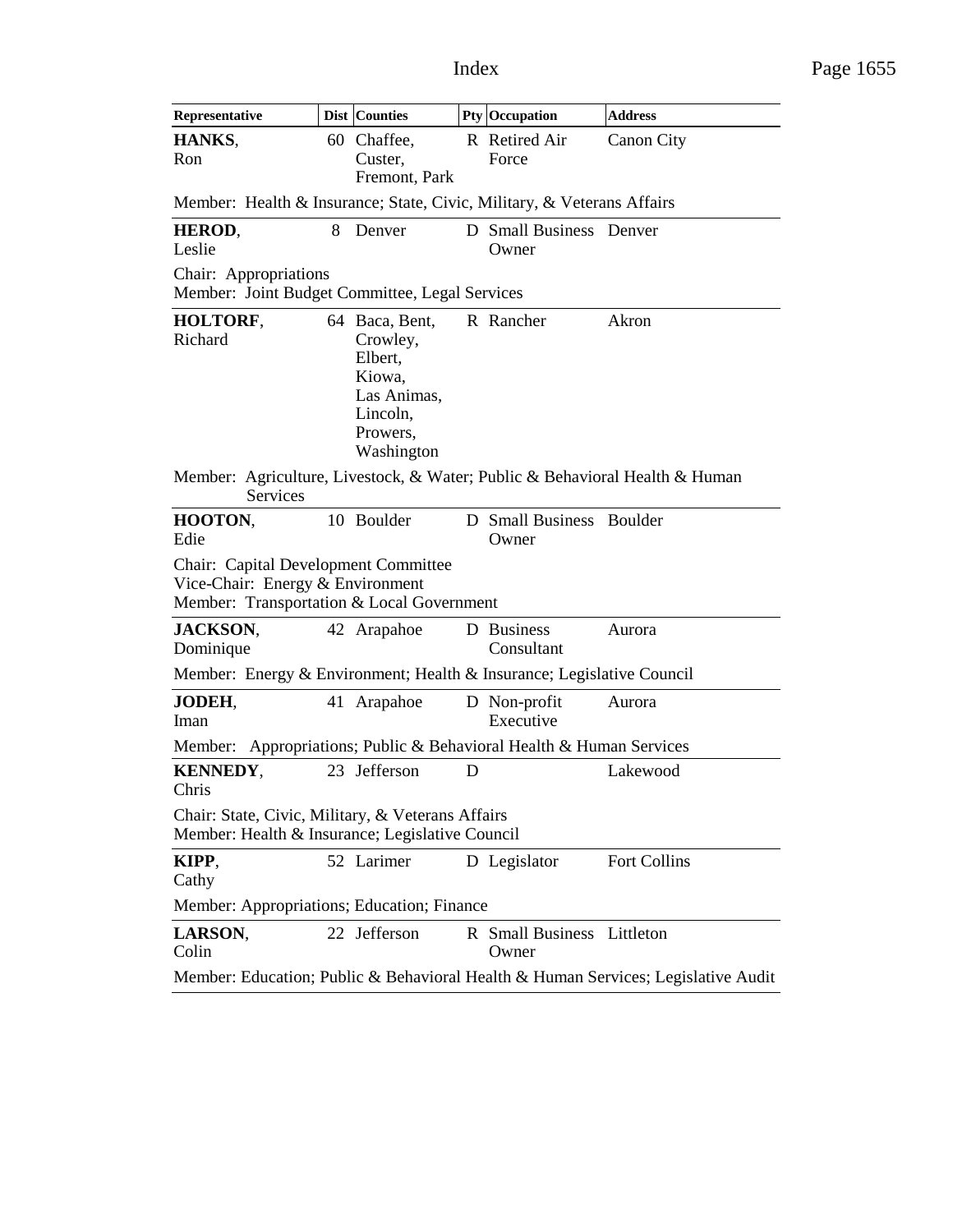| Representative                                                                                                                 |   | Dist Counties                                                              |  | <b>Pty Occupation</b>                          | <b>Address</b> |  |  |  |
|--------------------------------------------------------------------------------------------------------------------------------|---|----------------------------------------------------------------------------|--|------------------------------------------------|----------------|--|--|--|
| LONTINE,<br>Susan                                                                                                              | 1 | Denver,<br>Jefferson                                                       |  | D Legislator                                   | Denver         |  |  |  |
| Chair: Health & Insurance<br>Chair: Capitol Building Advisory Committee<br>Member: Agriculture, Livestock, & Natural Resources |   |                                                                            |  |                                                |                |  |  |  |
| LUCK,<br>Stephanie                                                                                                             |   | 47 Fremont,<br>Otero, Pueblo                                               |  | R Consultant                                   | Penrose        |  |  |  |
| Member: Finance; Judiciary                                                                                                     |   |                                                                            |  |                                                |                |  |  |  |
| LYNCH,<br>Mike                                                                                                                 |   | 49 Larimer,<br>Weld                                                        |  | R President,<br>Western<br>Heritage<br>Company | Wellington     |  |  |  |
| Member: Business Affairs & Labor; Judiciary                                                                                    |   |                                                                            |  |                                                |                |  |  |  |
| McCLUSKIE,<br>Julie                                                                                                            |   | 61 Delta,<br>Gunnison,<br>Lake, Pitkin,<br>Summit                          |  | D Legislator                                   | Dillon         |  |  |  |
| Vice-Chair: Appropriations<br>Vice-Chair: Joint Budget Committee                                                               |   |                                                                            |  |                                                |                |  |  |  |
| McCORMICK,<br>Karen                                                                                                            |   | 11 Boulder                                                                 |  | D Veterinarian                                 | Longmont       |  |  |  |
| Chair: Agriculture, Livestock & Water<br>Member: Health & Insurance                                                            |   |                                                                            |  |                                                |                |  |  |  |
| McKEAN,<br>Hugh                                                                                                                |   | 51 Larimer                                                                 |  | R General<br>Contractor                        | Loveland       |  |  |  |
| <b>Minority Leader</b><br>Member: Executive Committee Legislative Council; Legislative Council                                 |   |                                                                            |  |                                                |                |  |  |  |
| McLACHLAN,<br><b>Barbara</b>                                                                                                   |   | 59 Archuleta,<br>Gunnison,<br>Hinsdale,<br>La Plata,<br>Ouray,<br>San Juan |  | D College<br>Consultant                        | Durango        |  |  |  |
| Chair: Education<br>Member: Agriculture, Livestock, & Water                                                                    |   |                                                                            |  |                                                |                |  |  |  |
| <b>MICHAELSON</b><br><b>JENET, Dafna</b>                                                                                       |   | 30 Adams                                                                   |  | D Speaker/Trainer Commerce City                |                |  |  |  |
| Chair: Public & Behavioral Health & Human Services<br>Chair: Legislative Audit<br><b>Member: Education</b>                     |   |                                                                            |  |                                                |                |  |  |  |
| <b>MULLICA, Kyle</b>                                                                                                           |   | 34 Adams                                                                   |  | D Trauma Nurse                                 | Northglenn     |  |  |  |
| Majority Co-Whip<br><b>Chair:</b> House Services<br>Member: Business Affairs & Labor; Health & Insurance; Legislative Council; |   |                                                                            |  |                                                |                |  |  |  |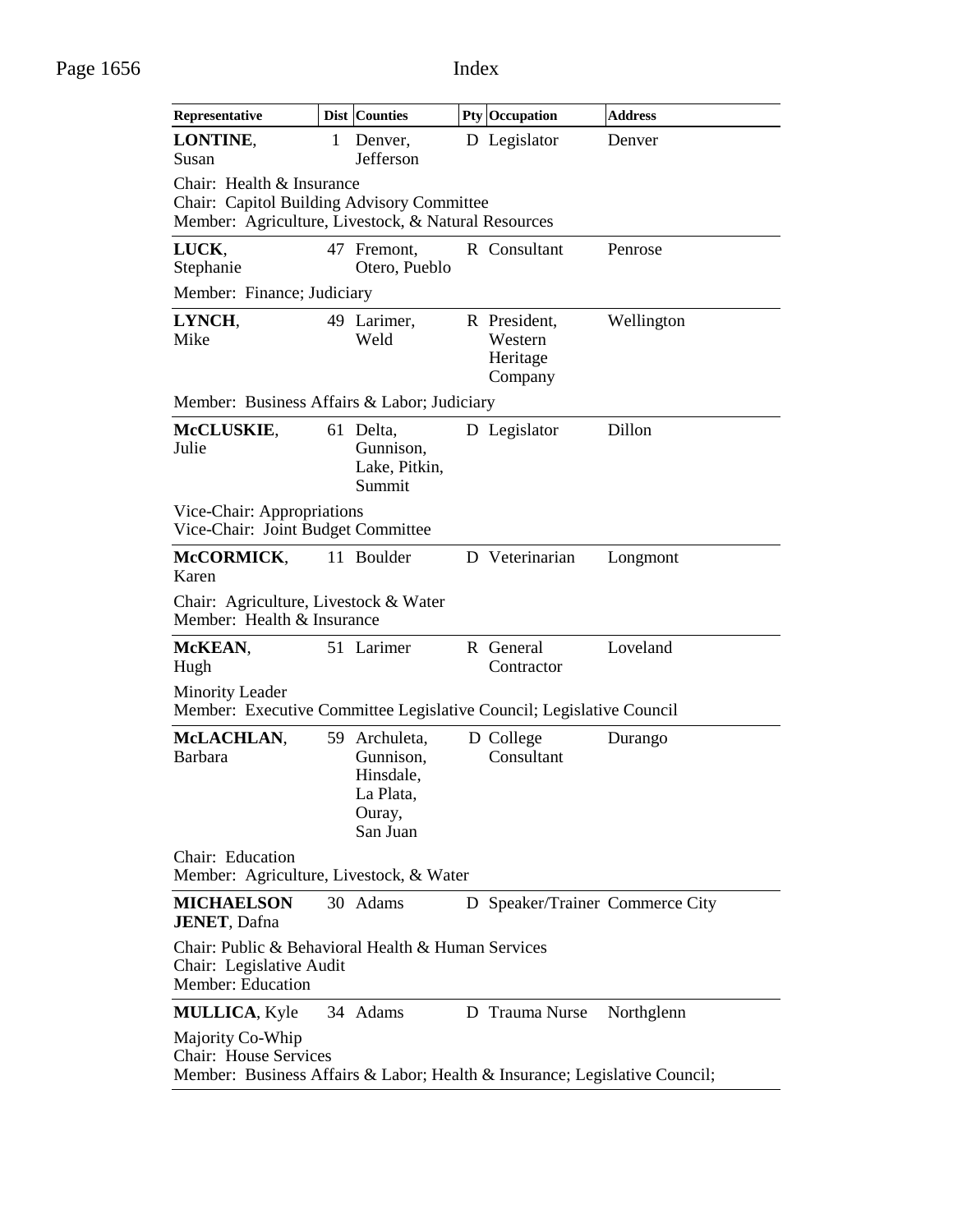| Representative                                                                                           |   | <b>Dist Counties</b>                                                               | Pty Occupation                     | <b>Address</b>                                                                  |
|----------------------------------------------------------------------------------------------------------|---|------------------------------------------------------------------------------------|------------------------------------|---------------------------------------------------------------------------------|
| NEVILLE,<br>Patrick                                                                                      |   | 45 Douglas                                                                         | R Business Owner Castle Rock       |                                                                                 |
| Member: Business Affairs & Labor; State, Civic, Military, & Veterans Affairs                             |   |                                                                                    |                                    |                                                                                 |
| ORTIZ,<br>David                                                                                          |   | 38 Arapahoe                                                                        | D Public Affairs<br>Professional   | Littleton                                                                       |
| Member: Health & Insurance; Public & Behavioral Health & Human Services                                  |   |                                                                                    |                                    |                                                                                 |
| PELTON,<br>Rod                                                                                           |   | 65 Cheyenne,<br>Kit Carson,<br>Logan,<br>Morgan,<br>Phillips,<br>Sedgwick,<br>Yuma | R Rancher                          | Cheyenne Wells                                                                  |
| Member: Agriculture, Livestock, & Water; Public & Behavioral Health & Human                              |   | Services; Legislative Council                                                      |                                    |                                                                                 |
| PICO.<br>Andres                                                                                          |   | 16 El Paso                                                                         | R Retired<br>Naval Officer         | Colorado Springs                                                                |
| Member: Energy & Environment; Transportation & Local Government                                          |   |                                                                                    |                                    |                                                                                 |
| RANSOM,<br>Kim                                                                                           |   | 44 Douglas                                                                         | R Legislator                       | Littleton                                                                       |
| Member: Appropriations; Joint Budget Committee                                                           |   |                                                                                    |                                    |                                                                                 |
| <b>RICH</b><br>Janice                                                                                    |   | 55 Mesa                                                                            | R Legislator                       | <b>Grand Junction</b>                                                           |
| Member: Appropriations; Finance; Transportation & Local Government; Capital<br>Development               |   |                                                                                    |                                    |                                                                                 |
| RICKS,<br>Naquetta                                                                                       |   | 40 Arapahoe                                                                        | D Business<br>Executive            | Aurora                                                                          |
|                                                                                                          |   |                                                                                    |                                    | Member: Business Affairs and Labor; Public & Behavioral Health & Human Services |
| <b>ROBERTS,</b><br>Dylan                                                                                 |   | 26 Eagle, Routt                                                                    | D Deputy District Avon<br>Attorney |                                                                                 |
| Chair: Business Affairs & Labor<br>Member: Agriculture, Livestock, & Water; Judiciary; Legislative Audit |   |                                                                                    |                                    |                                                                                 |
| SANDRIDGE,<br>Shane                                                                                      |   | 14 El Paso                                                                         | R Investment<br>Consultant         | Colorado Springs                                                                |
| Member: Business Affairs & Labor; Finance                                                                |   |                                                                                    |                                    |                                                                                 |
| SIROTA,<br>Emily                                                                                         | 9 | Arapahoe,<br>Denver                                                                | D Administrator/<br>Social Worker  | Denver                                                                          |
| Vice-Chair: Public & Behavioral Health & Human Services<br>Member: Energy & Environment                  |   |                                                                                    |                                    |                                                                                 |
| <b>SNYDER,</b><br>Marc                                                                                   |   | 18 El Paso                                                                         | D Attorney                         | <b>Manitou Springs</b>                                                          |
| Vice-Chair: Finance<br>Member: Business Affairs & Labor; Legal Services                                  |   |                                                                                    |                                    |                                                                                 |
| SOPER,<br>Matt                                                                                           |   | 54 Delta, Mesa                                                                     | R Professional<br>Researcher       | Delta                                                                           |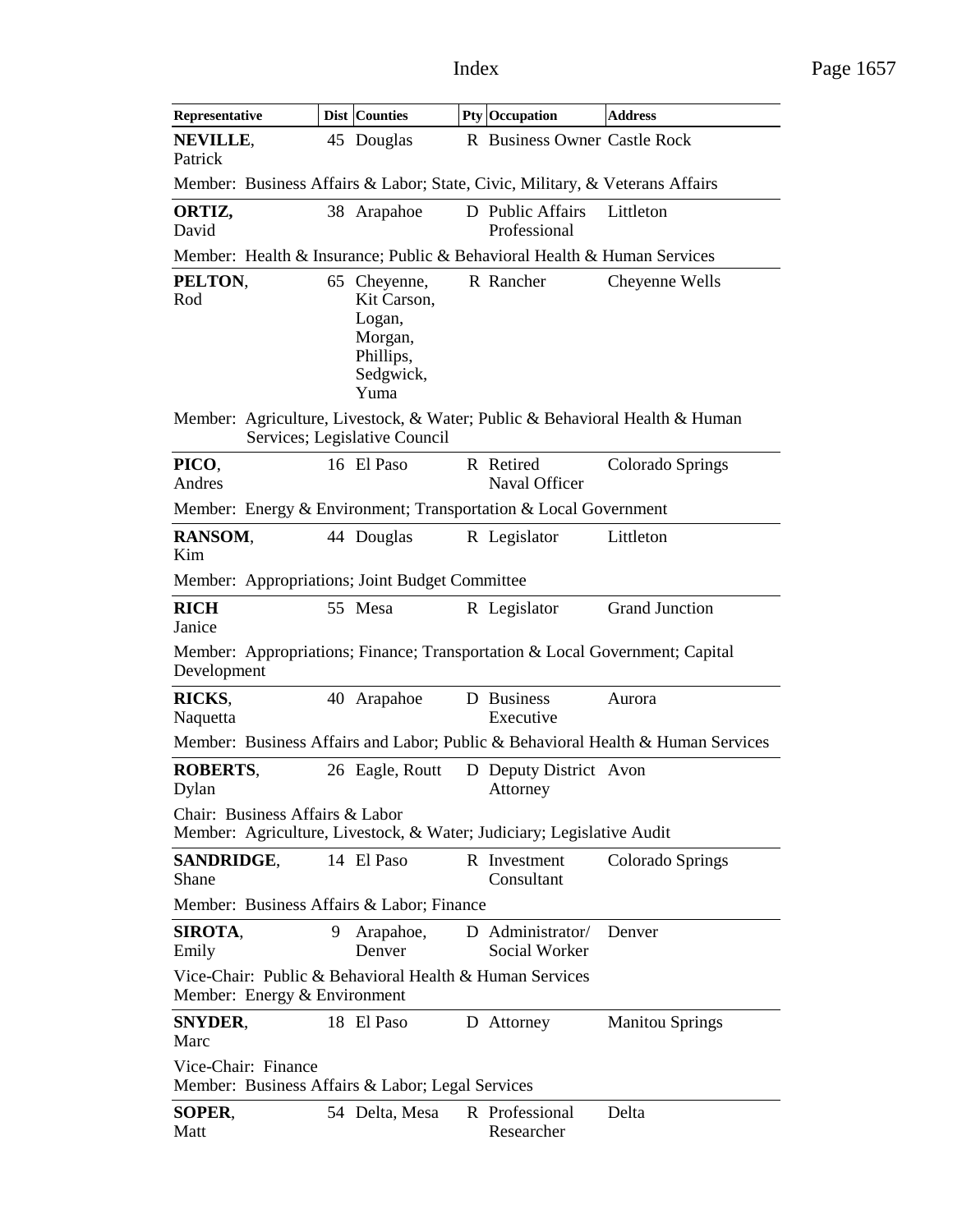| Representative                                                                                                            |   | Dist Counties                                                                                       |  | <b>Pty Occupation</b>                           | <b>Address</b>                   |  |
|---------------------------------------------------------------------------------------------------------------------------|---|-----------------------------------------------------------------------------------------------------|--|-------------------------------------------------|----------------------------------|--|
| Vice-Chair: Legal Services<br>Member: Energy & Environment; Health & Insurance                                            |   |                                                                                                     |  |                                                 |                                  |  |
| <b>SULLIVAN,</b><br>Tom                                                                                                   |   | 37 Arapahoe                                                                                         |  | D Legislator                                    | Centennial                       |  |
| Vice-Chair: Business Affairs & Labor<br>Member: Transportation & Local Government                                         |   |                                                                                                     |  |                                                 |                                  |  |
| TIPPER,<br>Kerry                                                                                                          |   | 28 Jefferson                                                                                        |  | D Attorney                                      | Lakewood                         |  |
| Vice-Chair: Judiciary<br>Member: Appropriations                                                                           |   |                                                                                                     |  |                                                 |                                  |  |
| TITONE,<br><b>Brianna</b>                                                                                                 |   | 27 Jefferson                                                                                        |  | D Geologist/<br>Software<br>Developer           | Arvada                           |  |
| Vice-Chair: Joint Technology<br>Member: Energy & Environment; Health & Insurance                                          |   |                                                                                                     |  |                                                 |                                  |  |
| VALDEZ,<br>Alex                                                                                                           | 5 | Denver                                                                                              |  | D Renewable<br>Energy                           | Denver                           |  |
| Chair: Energy & Environment<br>Member: State, Civic, Military, & Veterans Affairs                                         |   |                                                                                                     |  |                                                 |                                  |  |
| VALDEZ,<br>Donald                                                                                                         |   | 62 Alamosa,<br>Conejos,<br>Costilla,<br>Huerfano,<br>Mineral,<br>Pueblo,<br>Rio Grande,<br>Saguache |  | D Farmer/<br>Legislator                         | La Jara                          |  |
| <b>Chair: Statutory Revision Committee</b><br>Member: Agriculture, Livestock, & Water; Transportation & Local Government; |   | <b>Capital Development Committee</b>                                                                |  |                                                 |                                  |  |
| VAN BEBER,<br>Tonya                                                                                                       |   | 48 Weld                                                                                             |  | R Owner of<br>Excavation<br>Company;<br>Teacher | Eaton                            |  |
| Member: Energy & Environment; Health & Insurance                                                                          |   |                                                                                                     |  |                                                 |                                  |  |
| VAN WINKLE,<br>Kevin                                                                                                      |   | 43 Douglas                                                                                          |  | Owner                                           | R Small Business Highlands Ranch |  |
| Member: Business Affairs & Labor; Transportation & Local Government; House<br>Services; Legal Services                    |   |                                                                                                     |  |                                                 |                                  |  |
| <b>WEISSMAN, Mike 36 Arapahoe</b>                                                                                         |   |                                                                                                     |  | D Attorney                                      | Aurora                           |  |
| Chair: Judiciary<br>Member: Energy & Environment; Legal Services                                                          |   |                                                                                                     |  |                                                 |                                  |  |
| WILL,<br>Perry                                                                                                            |   | 57 Garfield,<br>Moffat,<br>Rio Blanco                                                               |  | R Retired Game<br>Warden                        | New Castle                       |  |
| Member: Agriculture, Livestock, & Water; Energy & Environment                                                             |   |                                                                                                     |  |                                                 |                                  |  |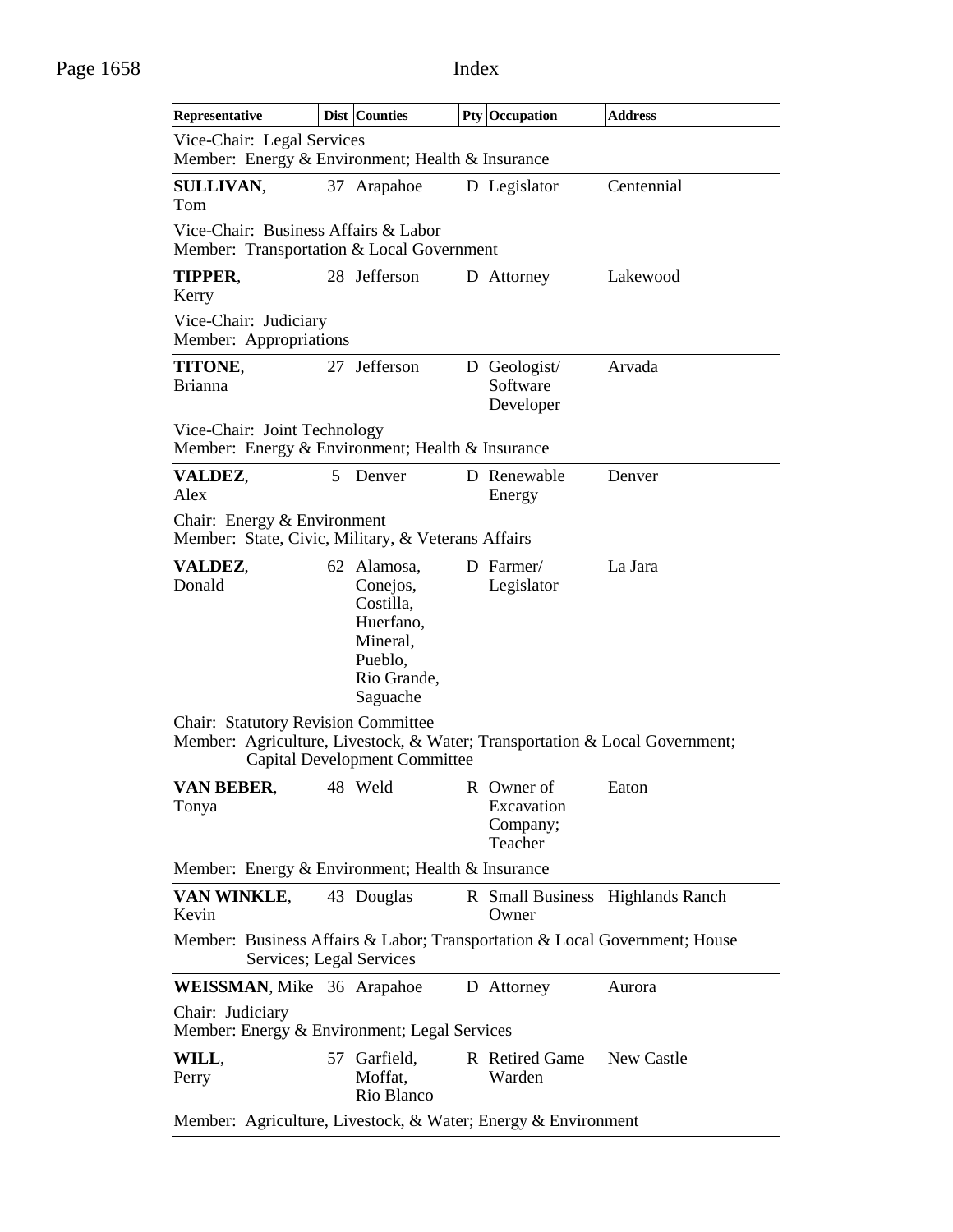| Representative                                                                                            |  | <b>Dist Counties</b> |  | Pty Occupation                 | <b>Address</b>   |  |
|-----------------------------------------------------------------------------------------------------------|--|----------------------|--|--------------------------------|------------------|--|
| WILLIAMS,<br>Dave                                                                                         |  | 15 El Paso           |  | R Manufacturing<br>Executive   | Colorado Springs |  |
| Member: Health & Insurance; State, Civic, Military, & Veterans Affairs                                    |  |                      |  |                                |                  |  |
| WOODROW,<br><b>Steven</b>                                                                                 |  | 6 Denver             |  | D Attorney                     | Denver           |  |
| Vice-Chair: State, Civic, Military, & Veterans Affairs<br>Member: Judiciary; Statutory Revision Committee |  |                      |  |                                |                  |  |
| WOOG,<br>Dan                                                                                              |  | 63 Weld              |  | R Real Estate<br><b>Broker</b> | Erie             |  |
| Member: Energy & Environment; Public & Behavioral Health & Human Services                                 |  |                      |  |                                |                  |  |
| YOUNG,<br>Mary                                                                                            |  | 50 Weld              |  | D School<br>Psychologist       | Greeley          |  |
| Vice-Chair: Education<br>Member: Public & Behavioral Health & Human Services;                             |  |                      |  |                                |                  |  |

## **\* Changes in Membership**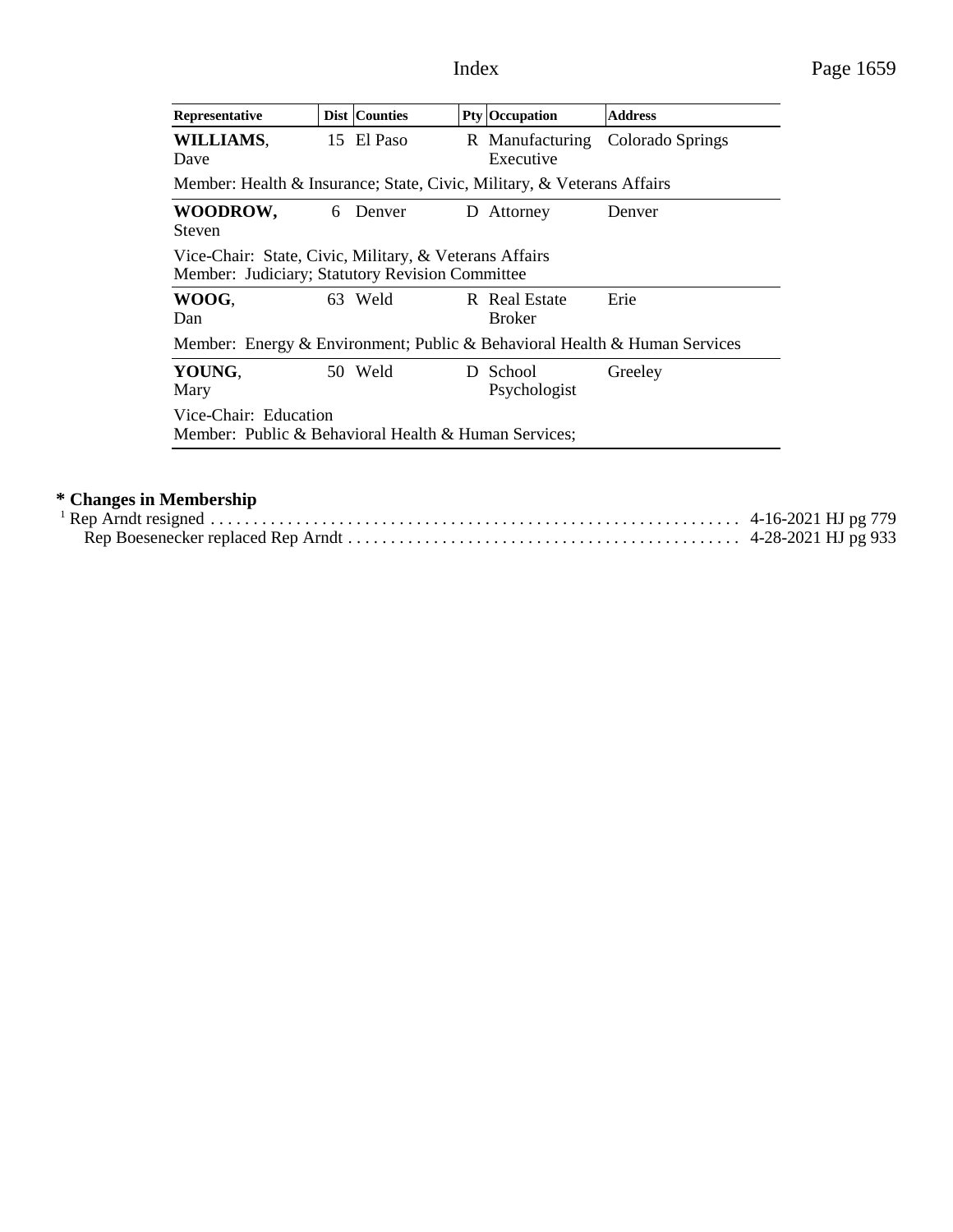## **2021 SENATE COMMITTEES OF REFERENCE**

#### **AGRICULTURE & NATURAL RESOURCES**

5 members**:** Senators Donovan, Chair; Danielson, Vice-Chair; Coram, Fields, Sonnenberg.

#### **APPROPRIATIONS**

7 members**:** Senators Hansen, Chair; Moreno, Vice-Chair; Coleman, Gardner, Gonzales, Rankin, Sonnenberg.

#### **BUSINESS, LABOR, & TECHNOLOGY**

7 members: Senators Rodriguez, Chair; Danielson, Vice-Chair; Coleman, Kolker, Liston, Priola, Woodward.

#### **EDUCATION**

7 members: Senators Zenzinger, Chair; Story, Vice-Chair; Bridges, Buckner, Kirkmeyer, Lundeen, Priola.

#### **FINANCE**

7 members**:** Senators Pettersen, Chair; Bridges, Vice-Chair; Hisey, Lee, Lundeen, Scott, Winter.

#### **HEALTH & HUMAN SERVICES**

7 members: Senators Fields, Chair; Ginal, Vice-Chair; Buckner, Jaquez Lewis, Kirkmeyer, Simpson, Smallwood.

#### **JUDICIARY**

5 members**:** Senators Lee, Chair; Gonzales, Vice-Chair; Cooke, Gardner, Rodriguez.

#### **LOCAL GOVERNMENT**

5 members**:** Senators Ginal, Chair; Story, Vice-Chair; Kirkmeyer, Kolker, Liston.

#### **STATE, VETERANS, & MILITARY AFFAIRS**

5 members: Senators Gonzales, Chair; Coleman, Vice-Chair; Jaquez Lewis, Simpson, Sonnenberg.

#### **TRANSPORTATION & ENERGY**

7 members**:** Senators Winter, Chair; Pettersen, Vice-Chair; Coram, Donovan, Hisey, Scott, Zenzinger.

#### **SENATE SERVICES**

3 members: Senators Garcia, Chair; Fenberg, Vice-Chair; Holbert.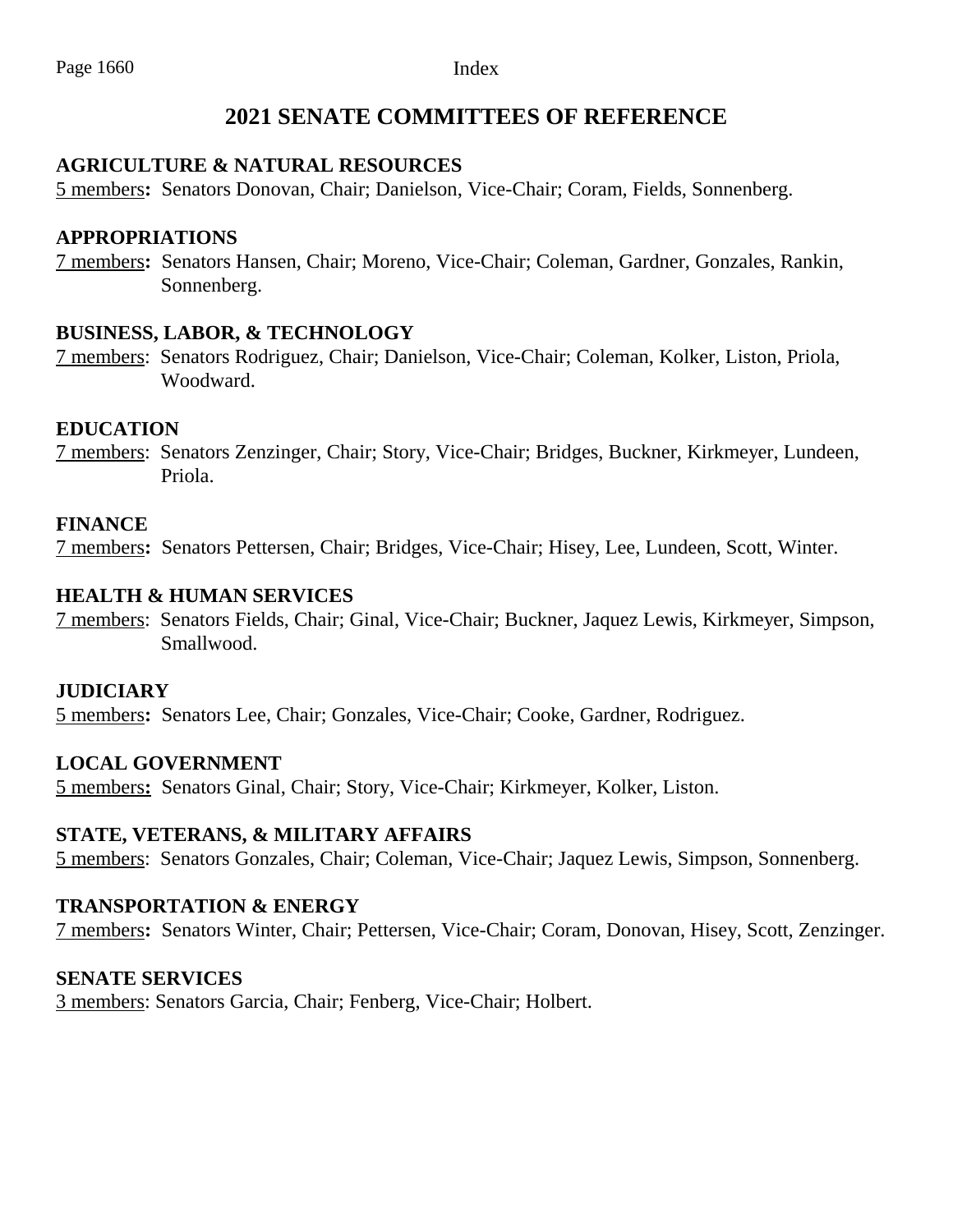## **JOINT LEGISLATIVE COMMITTEES**

### **CAPITAL DEVELOPMENT**

Senate members: Senators Story, Vice-Chair; Fields, Sonnenberg.

### **EXECUTIVE COMMITTEE OF THE LEGISLATIVE COUNCIL**

Senate members: Senators Garcia, Chair; Fenberg, Holbert.

## **JOINT BUDGET**

Senate members: Senators Moreno, Chair; Hansen, Rankin.

### **LEGAL SERVICES**

Senate members: Senators Lee, Chair; Buckner, Cooke, Gardner, Rodriguez.

#### **LEGISLATIVE AUDIT**

Senate members: Senators Smallwood, Vice-Chair; Gonzales, Rodriguez, Woodward.

#### **LEGISLATIVE COUNCIL**

Senate members: Senators Garcia, Chair; Coleman, Cooke, Donovan, Fenberg, Holbert, Lundeen, Moreno, Smallwood.

#### **JOINT TECHNOLOGY**

Senate members: Senators Bridges, Chair; Kolker, Priola.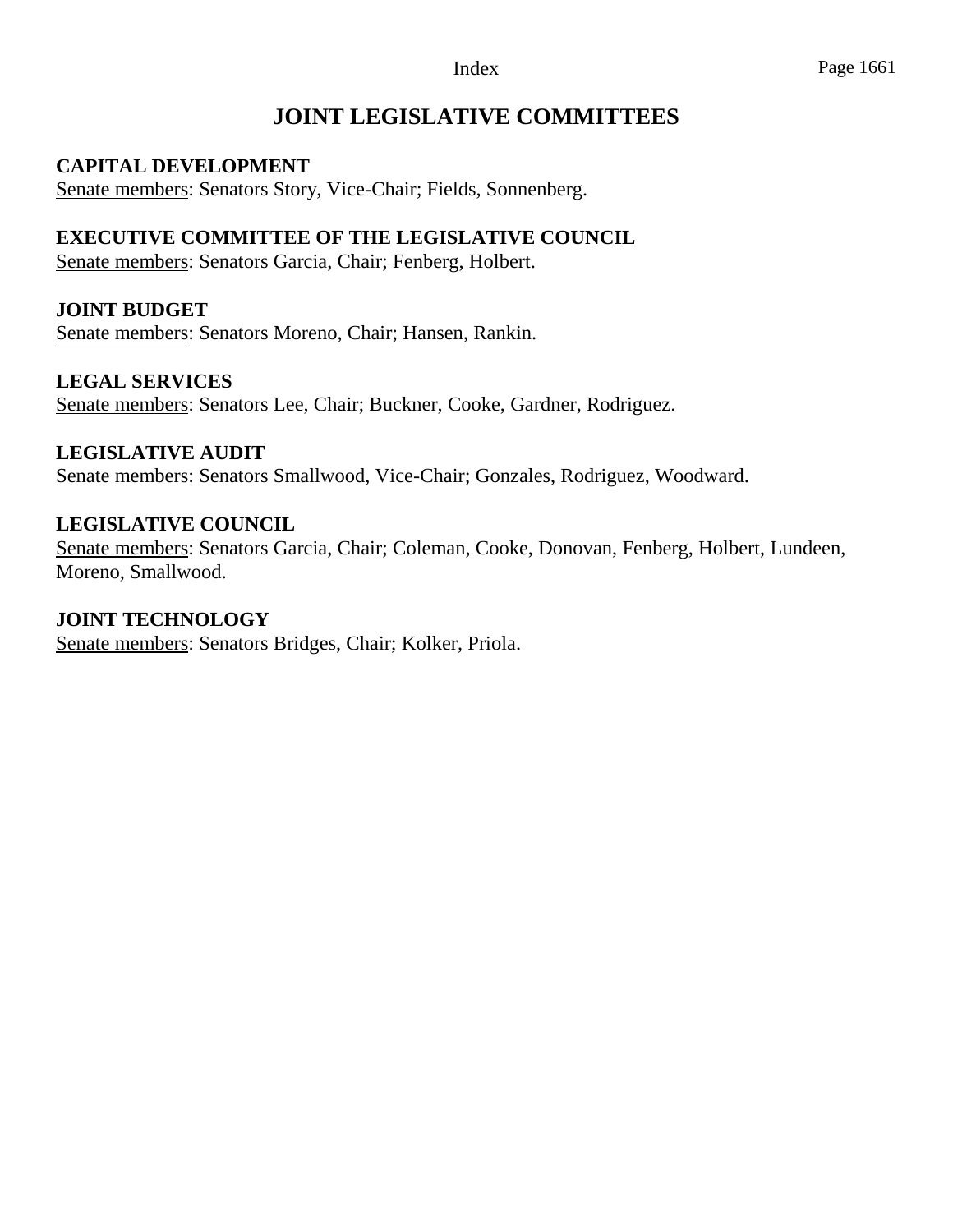## **SENATORS' COMMITTEE MEMBERSHIP**

**Bridges**, Jeff; District 26; Majority Whip; Chair: Joint Technology; Vice-Chair: Finance; Member: Education.

**Buckner**, Janet; District 28; Member: Legal Services; Education; Health & Human Services.

**Coleman**, James; District 33; Vice-Chair: State, Veterans, & Military Affairs; Member: Appropriations; Business, Labor, & Technology; Legislative Council; Interim Committee on School Finance.

**Cooke**, John; District 13; Assistant Minority Leader; Member: Judiciary; Legal Services; Legislative Council.

**Coram**, Don; District; 6; Member: Agriculture & Natural Resources; Transportation & Energy.

**Danielson**, Jessie; District 20; Vice-Chair: Agriculture & Natural Resources; Business, Labor, & Technology.

**Donovan**, Kerry; District 5; President Pro Tempore; Chair: Agriculture & Natural Resources; Member: Transportation & Energy; Legislative Council.

**Fenberg**, Steve; District 18; Majority Leader; Member: Executive Committee of the Legislative Council; Legislative Council.

**Fields**, Rhonda; District 29; Assistant Majority Leader; Chair: Health & Human Services; Member: Agriculture & Natural Resources; Capital Development.

**Garcia**, Leroy; District 3; President of the Senate; Chair: Executive Committee of the Legislative Council; Legislative Council.

**Gardner**, Bob; District 12; Member: Appropriations; Legal Services; Judiciary.

**Ginal**, Joann; District 14; Chair: Local Government; Vice-Chair: Health & Human Services.

**Gonzales**, Julie; District 34; Majority Caucus Chair; Chair: State, Veterans, & Military Affairs; Vice-Chair: Judiciary; Member: Appropriations; Legislative Audit.

**Hansen**, Chris; District 31; Chair: Appropriations; Member: Joint Budget.

**Hisey**, Dennis; District 2; Member: Finance; Transportation & Energy.

**Holbert**, Chris; District 30; Minority Leader; Member: Executive Committee of the Legislative Council; Legislative Council.

**Jaquez Lewis**, Sonya; District 17; Member: Health & Human Services; State, Veterans, & Military Affairs.